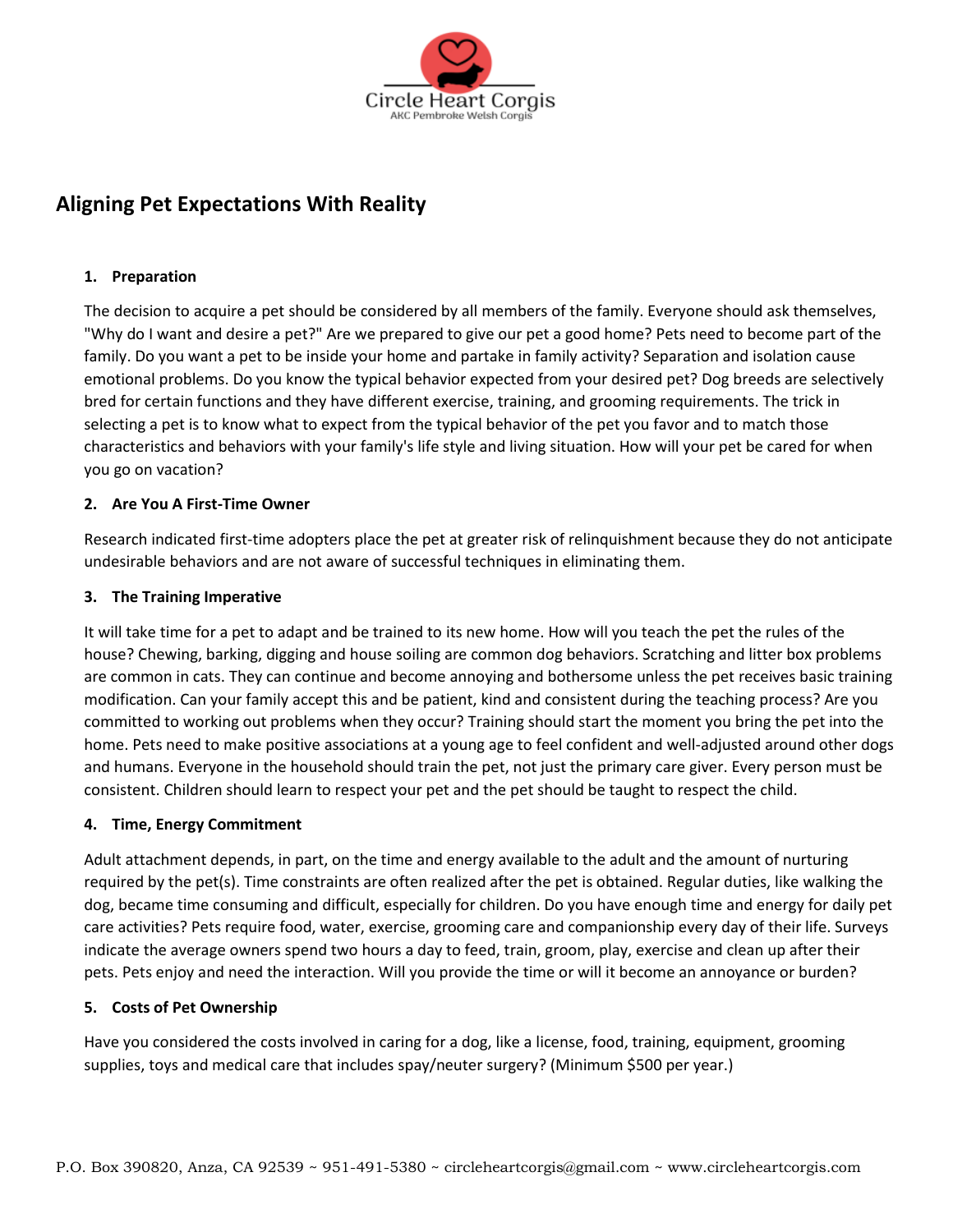

## **6. Parent Responsibility**

If you are a parent, is the sole reason you want a dog to teach your preschool or grade school child to be a responsible, loving and emotionally sensitive person? Are you looking for a pet "toy" for your child? Researchers tell us there are many dogs returned to the shelter because "It just did not work out." Be realistic. It is a job for adults. According to researchers Kidd, Kidd and George, "The responsibility for and caretaking of pets usually becomes the mother's obligation regardless of initial plans. Therefore, where parents expect the pet to teach the child responsibility and caretaking and the child does not learn and display these behaviors, the parents usually regret adopting the pet and frequently reject or abandon it" (Psychological Reports, 1992, 70, 547-561).

# **7. Landlord Permission**

Do you have permission from your landlord, preferably in writing? Fewer and fewer rental units accept pets. Do you know the condo rules regarding pets? What will you do if you have to move? Will you make the commitment to take the dog with you?

## **8. Home Compatibility**

Most dogs and cats want to be in the home with the family. Extended periods of isolation will cause emotional problems. Can you keep the cat confined indoors? Can you bring your dog indoors a majority of the time? Do you have other pets at home? Will one more be too much? Will they get along? Do you have enough space to house the pet(s) properly? How will you keep the pet confined? Certain dogs are better equipped for life in a large suburban home than in an apartment. Free-roaming dogs are a nuisance to neighbors, endanger the dog and violate the law. It's cruel to chain a dog in a confined area and it often leads to behavior problems.

## **9. Health and Annoyance Concerns**

Does anyone in your family have allergies that may be provoked by pet hair? Will you mind the constant fight to control hair shedding, fleas and odors, or will they annoy or burden you?

## **10. Responsible Ownership**

Will you be a responsible pet owner and spay/neuter the pet? Will you provide vaccinations, identification, visit a veterinarian regularly, obey all laws and forge a good pet citizen?

## **11. Commitment**

Are you committed to keep and care for your pet its entire life, even when you move and your life style changes? Unintentional Owners and good Samaritans acquire pets and think of the pet as a temporary guest. "I am just keeping the animal until I can find it a good home." They were not seeking a pet but acquiesced when petitioned by other people or an orphaned animal came into their life. Be committed to working out all ownership problems that prevent you from enjoying your pet. Do you understand once you adopt your pet the responsibility is for life — and your pet's life depends on it.